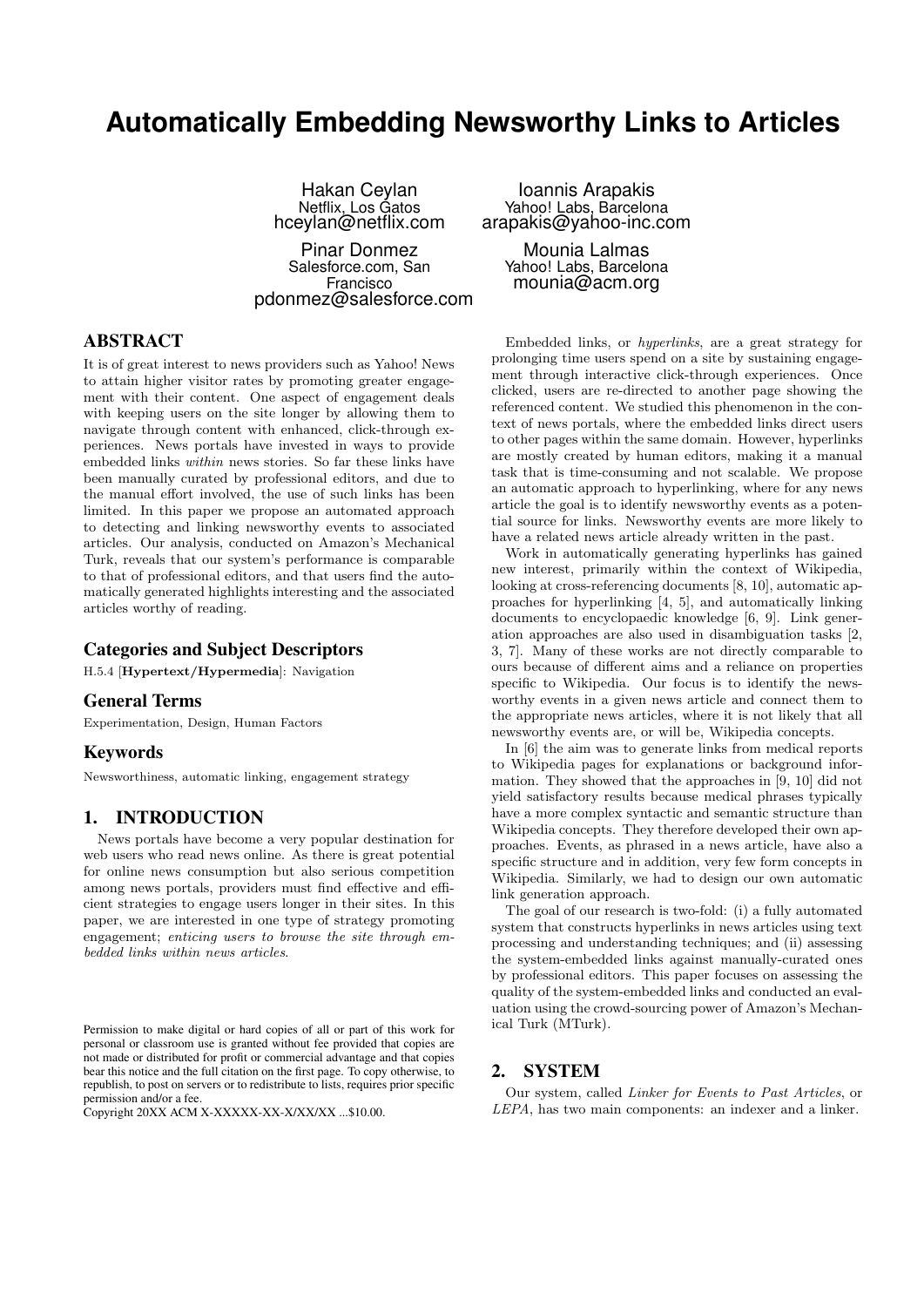# 2.1 Indexer

The indexer processes articles over a time period by extracting features from each article, and storing them to facilitate faster retrieval. The indexer runs in two stages: the build stage produces an index for a set of articles over a time period, while the update stage is run periodically to add fresh articles to the existing index. For the build stage we constructed an index from articles that spanned over a month, while for the update stage we processed new documents daily and added them to the index.

In both stages, we implemented a simple inverted index approach. The inverted index stores a list of the documents for each word in the vocabulary derived from the corpus, which is formed from the entire set of news articles being indexed. The frequency of each word in the document is stored in the inverted index. These frequencies are calculated during the feature extraction step of the indexer.

Our retrieval goal is to find the article in the index that exactly discusses the corresponding event. Finding a precise matching between the article and the event can be more easily accomplished if both contexts have comparable sizes. Since an event consists of only a few words, only the title and the abstract sections of the news articles are considered and indexed.<sup>1</sup>

## 2.2 Linker

The goal of the linker is to find newsworthy events in each article and link them to the previously indexed articles. It first identifies sentences that mention newsworthy events, then, for each event matches and retrieves newsworthy articles. Finally, the top ranked article is hyperlinked to the event if it satisfies a certain confidence level criterion.

Selecting the Candidate Sentences We identified three important criteria in selecting the candidate sentences: (i) the sentence must contain a named entity; (ii) the sentence must contain a verb in past tense; and (iii) the verb mentioned in the second criteria must be an action verb. Almost all important observed events are regarding one or more important entities that occur as the subject or the object of a sentence. For example, the sentence "A few days ago Google announced their acquisition of Zagat, the popular publisher of restaurant review guides" contain the named entities Google and Zagat as part of the events that refer to news in the past. This criterion could be restrictive by ignoring otherwise good candidates such as "The company issued a press letter yesterday regarding the new privacy policies", where e.g. "The company" is a co-reference, as it refers to a named entity such as "Google"). Here, we do not employ a co-reference resolution approach due to its complexity and the additional noise it might introduce to the system.

The second criterion is trivial. Since our goal is to hyperlink the events in the current article to previously published content, we ensure that the candidate sentence contains a verb in past tense. Our last criterion stems from the need to eliminate verbs that usually do not specify any event, thus cannot be linked to any previously published content. Examples include be, become, seem, grow, etc. We are looking for verbs that describe an action, which are referred to as action verbs. Therefore we ensure that all identified past

tense verbs are action verbs, otherwise the sentence is eliminated. To filter the sentences based on these criteria we used the Natural Language Processing Toolkit (NLTK) [1], a freely available application for research purposes.<sup>2</sup>

Constructing the Query Once the candidate sentences are identified we extract the events from each candidate sentence. An event is contained in a sentence and is determined by a predicate of that sentence. We use the term predicate to describe a function over arguments. The function is formed by the verb and its arguments are the noun phrases that are immediately before and after the verb. Thus, it is possible for one sentence to contain more than one event. For instance, the predicate formed from the sentence "Barack Obama announced his candidacy for presidency on Feb. 10." would be "announced(Barack Obama, his candidacy for presidency)" as the verb announce forms the function, and the immediate noun phrases "Barack Obama", and "his candidacy for presidency" form the arguments of the predicate. Hence, the event extracted in this example would be "Barack Obama announced his candidacy for presidency".

The general pattern being identified are subject-verb-object relationships. This has certain disadvantages, as it assumes that the verbs are normal transitive verbs that take a single direct object. This is not always the case. A verb can be intransitive, i.e. it takes no objects, or it could be transitive but take both a direct and an indirect object, as in the case of complex transitive verbs and ditransitive verbs (datives). Nevertheless, this leads to an approach that is easily scalable to other languages.

We use NLTK's built-in noun phrase chunker to automatically identify the noun phrases in the sentence, and the verb is identified through the part of speech tags as mentioned previously. Once the event is identified we again use NLTK to remove the stop words and stem each word in the event, including the verb. The resulting phrase forms our query.

Ranking the Results Once the query is formed the matching articles in the index are retrieved and ranked. The inverted index keeps track of each word and the document it appears in together with its frequency. We form vectors of term frequencies,  $\vec{q}$  and  $\vec{d}_i$ , for each query q and document  $d_i$  in the corpus, respectively. The dot product of the query vector with a document vector gives us the importance score of that document for the query. We normalize the dot product with the length of the document. Thus, the score of document  $d_i$  for the query q is  $\vec{q} \cdot \vec{d}_i/|\vec{d}_i|$ . The documents are ranked according to this score.

When constructing the vectors for the documents, we give more weight to the frequency of a word appearing in the title of the document. The reason is the more query terms we find in the title, the more confident we are of that document describing the event. For example, consider the event "A magnitude-8.8 earthquake hit Chile", and two matching documents with titles "8.8-Magnitude Quake Hits Chile", and "Millions are Displaced After the Chile Quake". Even though both documents are related to the event, the former matching document is devoted to the event, whereas the latter has only tangential relevance. We set the weight of matching terms in the title to 3, by tuning this parameter on a separate validation set. Finally, if the score of the top re-

<sup>&</sup>lt;sup>1</sup>The abstract section corresponds to the first paragraph of a news article.

 $2$ www.nltk.org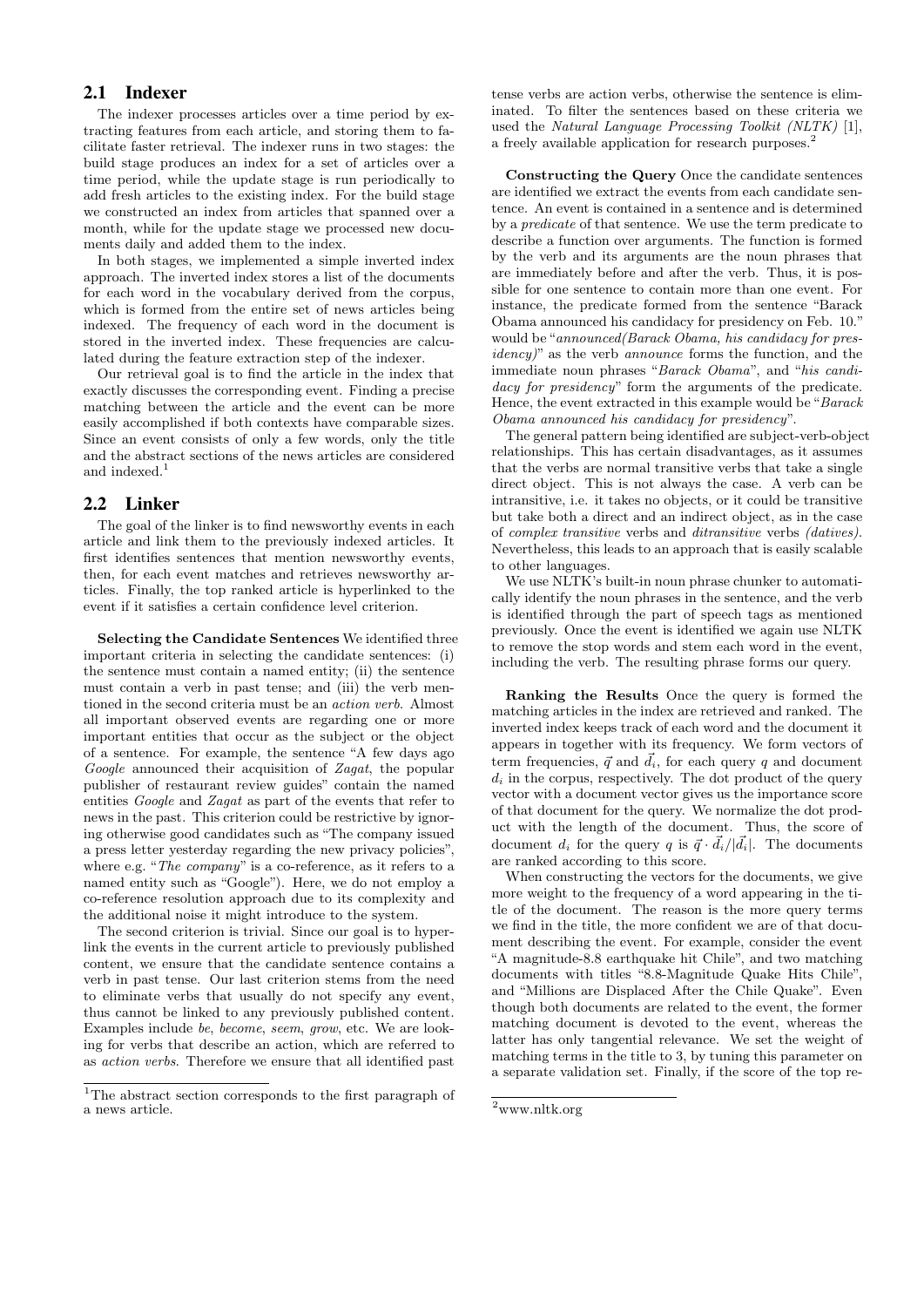sult retrieved from the index is above a predefined threshold, the event is linked to the article in the index. This threshold parameter can be set depending on the application. For example, in a setting where precision is more important than recall one can set the threshold to a high value to make the system very precise while trading-off recall and vice-versa.

## 3. ASSESSING THE LINKS

In this section we compare the quality of system-embedded against manually-curated links by professional editors.

#### 3.1 Dataset

We used 200 news articles taken from the top-50 most viewed articles from Yahoo! news, on four different dates. We kept our selection random, covering a diversity of topics and a range of document lengths (150-2000 words). The news articles were separately annotated by LEPA and a team of professional editors from Yahoo! news. We repeated this process for our system using four precision settings.

The professional editors, who had no prior knowledge that their work would be evaluated against the proposed system, were asked to read the articles and identify events and entities that were good candidate links. The guidelines indicated this as a routine editing task and instructed them to link articles that were perceived as related and newsworthy and that would provide interesting insights with respect to the main article. The only limitation was that the linked articles had to reside within Yahoo! news. The editors were allowed to embed as many links as they thought appropriate.

Out of the 200 articles we retained 75 after filtering out the articles for which the system did not detect any events. Our system identified a total of 192 links, while the editors identified 211 links. From the latter we excluded 28 links that were embedded in common by LEPA and the editors, as our focus was to compare the quality of system-embedded against the manually-curated links. As common links we treated those cases of anchored text that appeared in the same article, same paragraph/sentence, and shared at least one common word. This resulted in 164 system-embedded and 183 manually-curated links. From the latter we retained a random selection of 164, to have an equal contribution of both types of link.

We examined the performance of our automated approach using standard metrics, quantitative judgments from human evaluators, and compared the system-embedded links against manually-curated ones. We used the Amazon Mechanical Turk crowd-sourcing service.

#### *3.1.1 Design*

This study used a between-groups design ("Group A", "Group B") with three independent variables: type of link (two levels: "system-embedded", "manually-curated"), precision configuration (four levels: " $0.0$ ", " $0.1$ ", " $0.2$ ", " $0.3$ ") and date of publication (four levels: "19/10/2011", "20/10/2011", "16/11/2011", "17/11/2011"). The type of link was controlled by introducing either system-embedded (Group A) or manually-curated (Group B) links. The precision configuration was controlled by adjusting accordingly a threshold value in LEPA. The results were filtered based on this confidence level criterion and those that did not make the cut-off were dropped. This allowed some control over the system's levels of precision & recall, producing results that varied between high precision-low recall and low precision-high recall. The date of publication was controlled by building our experimental dataset with news articles crawled on four different dates, thus reducing the dependency of our findings on the temporal factor.

Each participant took part in one condition (one articlelink combination) and assessed four different aspects of the system: (i) the main article, (ii) the associated article, (iii) the link, and (iv) the system's performance. With respect to the first category, the dependent variables were: (i) interest, (ii) newsworthiness, and (iii) similarity to other news read online. In terms of the second category, the dependent variables were: (i) type of relation with the main article (five levels: "related to the main topic of the article", "related to a subtopic of the article", "tangentially related", "unrelated", "other"), (ii) newsworthiness, and (iii) interesting insights with respect to the main article. Regarding the third category, the dependent variables were: (i) suitability of the anchored text<sup>3</sup>, and (ii) relatedness with the associated article. Finally, the system performance was measured using the standard metrics of precision, recall, and f-measure.

## *3.1.2 Tasks*

We prepared 328 tasks, each a unique combination of article-link, using the 75 news articles and corresponding  $164 + 164$  links. Each participant was assigned a single, randomly selected article. While reading the article the participants were instructed to click on the link that appeared in the text and go through the associated article that it pointed to. To mitigate any unwanted effects stemming from the visual saliency of non-relevant elements of the original content, the articles were presented in the simple html format. To reduce the subjectivity of individual responses, each task was performed by two different participants. Upon completing the task, the participants were redirected to an online questionnaire.

#### *3.1.3 Questionnaire*

A post-task questionnaire was used to elicit information on several aspects of the task such as the main and associated articles, the quality of the embedded links, the participants' reading experience. A demographics section gathered background information and inquired about previous experience with online news reading. All questions were forcedchoice type using a 5-point Likert scale. Questions asking for user rating on a unipolar dimension have the positive concept corresponding to the value of five and the negative concept corresponding to the value of one.

#### *3.1.4 Procedure*

We designed the task and the questionnaire in such way that completing them accurately and in good faith required approximately the same amount of effort than random or malicious completion. To ensure that the tasks were performed by human participants we employed keyword tagging with respect to the theme of the main and associated articles. In addition, we recorded the times required to complete each step of the task. This allowed us to distinguish automated responders from human participants. A final check was to accept as participants only workers who had gained a high reputation from other requestors, by having at least 90% of their responses to previous tasks accepted, as well as

 $3$ As anchored text we refer to the underlined text (sentence, phrase, etc.) that appeared in each hyperlink.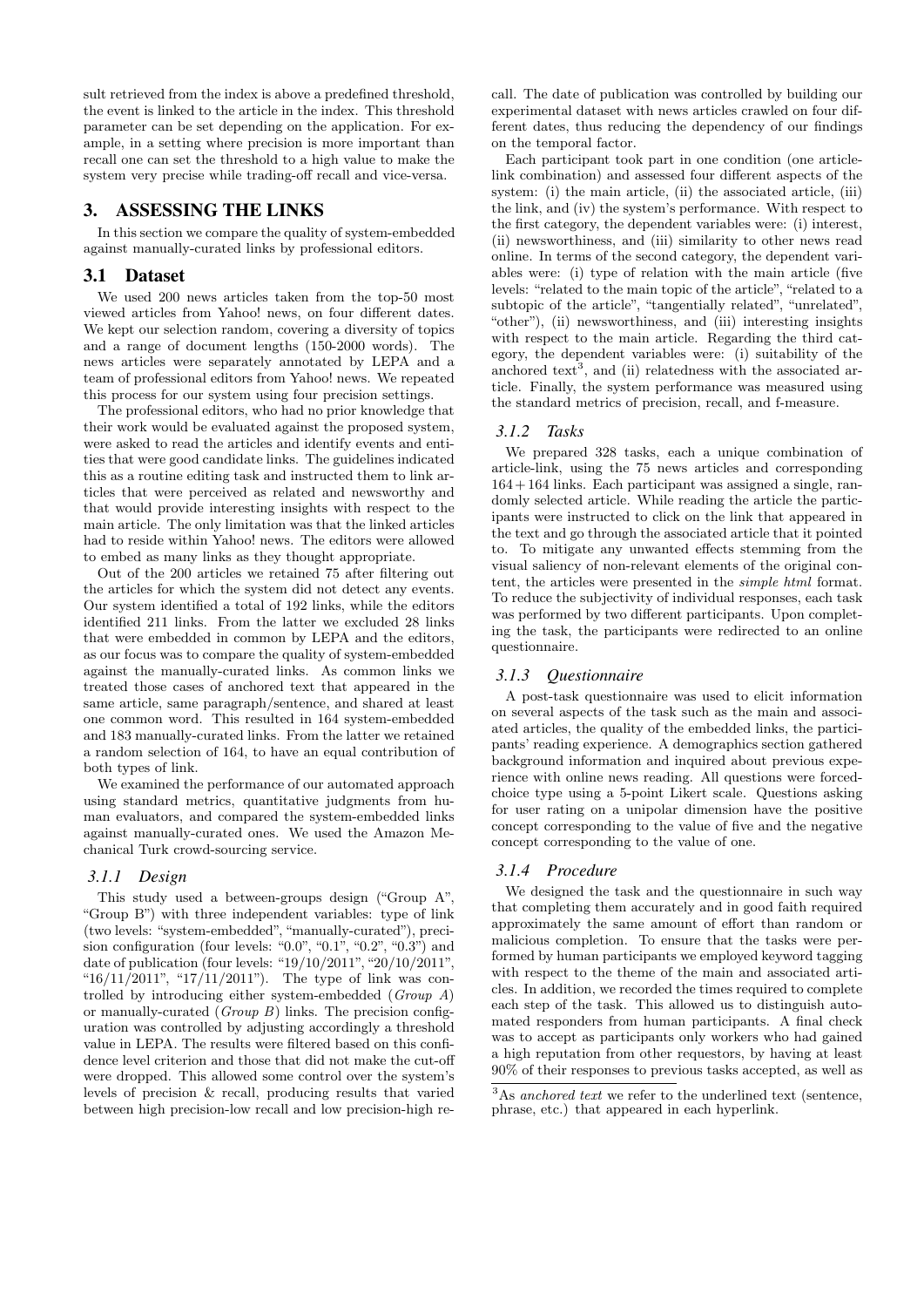Table 1: Observed frequencies across the five categories of associated articles.

|               | <b>System Links</b> |                  |                | <b>Editor Links</b> |    |                |  |
|---------------|---------------------|------------------|----------------|---------------------|----|----------------|--|
|               |                     |                  | (Group A)      | (Group B)           |    |                |  |
|               | $P_A$               | $\mathrm{P}_{B}$ | $P_A \cup P_B$ | $P_A$               | Рg | $P_A \cup P_B$ |  |
| Related<br>to | 80                  | 69               | 149            | 89                  | 84 | 173            |  |
| main theme    |                     |                  |                |                     |    |                |  |
| Related<br>to | 34                  | 39               | 73             | 51                  | 56 | 107            |  |
| subtopic      |                     |                  |                |                     |    |                |  |
| Tangentially  | 21                  | 25               | 46             | 15                  | 19 | 34             |  |
| related       |                     |                  |                |                     |    |                |  |
| Unrelated     | 25                  | 27               | 52             | 8                   | 2  | 10             |  |
| Other         |                     |                  | 8              |                     | 3  | 4              |  |

a number of completed HIT's (Human Intelligence Tasks) greater than, or equal to, 50. The participants were asked to complete the task, including the questionnaire, in a single sitting. They were also informed of their option to opt out from the task at any point without being compensated. The average duration of the reading task was approximated to 10 minutes and the payment for participation was \$0.66.

#### *3.1.5 Participants*

Six hundred and sixty-four participants were recruited through MTurk, from which we reached the expected number of approved assignments from 656 different participants, who spent an average of 17.68 minutes on each task and provided a total of 195 hours of labor. The participants were randomly distributed into two even groups, "Group A" (female 45.12%, male 54.87%) and "Group B" (female 38.69%, male 61.3%), and were of mixed ethnicity and educational background. The Mann-Whitney test did not indicate any statistically significant difference between the two groups in terms of age, gender, educational level, proficiency with english, or frequency of reading news.

#### *3.1.6 Results*

We evaluate the performance of LEPA against professional editors on the selected 75 news articles, with a total of 328 links. The performance was measured using precision, recall and f-measure, and as ground-truth we used the participants' assessments. Precision was computed as the fraction of links in each article that received, in terms of relatedness, a score equal to, or greater than, 3 on a 5-point Likert scale. The Mann-Whitney test, the Chi-Squared 'Goodness of Fit', and the Chi-Squared Test of Association were used to establish the statistical significance  $(p < .05)$  of the differences observed in the experimental results as well as isolate the significant pair(s) through pair-wise comparisons. The Mann-Whitney test is a non-parametric test used for testing differences between groups, when there are two conditions and different participants have been used in each condition. The Chi-Squared 'Goodness of Fit' and the Chi-Squared Test of Association are tests for examining the association of different variables when dealing with data frequencies (nominal data). To take an appropriate control of Type I errors we applied a Bonferroni correction, and so all effects are reported at a .005 level of significance.

To evaluate the main article we asked our participants to provide scores for the following questions: (i) "Did you find the article informative?", (ii) "How interesting did you find the article you read?", and (iii) "Was the article you read similar to other news you usually read?". In this evaluation the results are presented across all groups, since we were in-

terested in examining the overall effect of our experimental manipulation on our sample, instead of narrowing it down to specific subgroups. For the first question, the participants reported the main article as somewhat-to-very informative  $(M=3.5914, SD=0.6164)$ . Regarding the second question the participants felt that the main article was somewhatto-very interesting  $(M=3.3978, SD=0.6825)$ , while in the third question they rated it as somewhat similar to other news that they usually read  $(M=2.8841, SD=0.7832)$ . The results suggest that the news articles we employed was a fair approximation of what users read online. Moreover, the scores assigned to interest and informativeness indicate that these variables did not suffer from any adverse effects introduced by the manipulation of the independent variables.

Table 1 presents the frequency scores for all five types of links, in relation to the question: "Please indicate if the associated article is related to the overall theme of the main article, related to a subtopic within the main article, tangentially related or unrelated". Since each link was evaluated by two different participants, we present the scores per group ("System Links", "Editor Links") and per participant ("Participant A", "Participant B"). Columns three and six present the sum of counts for both participants. The Chi-Squared 'Goodness of Fit' test was applied and revealed a statistically significant variation in the observed distribution across all types: (1)  $\chi^2(4, N=164) = 99.354, p < .0001, (2) \chi^2(4,$  $N=164$ ) = 69.293,  $p < .0001$ , (3)  $\chi^2(4, N=164) = 165.634, p$  $< .0001, (4) \chi^2(4, N=164) = 158.134, p < .0001$ . We, therefore, reject the null hypothesis that the counts are uniformly distributed across the categories.

We also applied the Chi-Squared Test of Association to examine if there is an association between the participant's group and the type of link. Participants from Group B were significantly more likely to find the associated articles related to the main theme (52.7%) or a subtopic (32.6%) of the main article, compared to participants from Group A (main theme:  $45,4\%$ , subtopic:  $22.3\%$ ). However, the participants from Group A were more likely to perceive the articles as tangentially related (14.0%), compared to participants from Group B  $(10.4\%)$ . The system's performance was found to be comparable to that of the editors', with only 15.85% of the embedded links having been reported as unrelated. This is a very encouraging finding, suggesting that our system is scalable and efficient in curating the embedded links.

Table 2 shows the means and standard deviations for participants' assessments of the system-embedded and manuallycurated links. LEPA's performance is presented across all four precision settings in rows 1 to 4. Four aspects of the links are examined here, namely: (i) if the anchored text was a good location for the link in the article, (ii) if the anchored text was related to the associated article (the one that the link points to), (iii) if the associated article was newsworthy, and (iv) if the associated article provided interesting insight with respect to the main article. As indicated in Table 2 both types of links received average-to-good scores, with variations being more evident in terms of location and relatedness. The editors performed better, especially compared to the versions of the system with lower precision. The Mann-Whitney independent groups test also supports this finding for the differences observed between System@0.0 and the editors. A direct comparison between the remaining systems (System@0.1, System@0.2, System@0.3) and the editors was not possible, since the former incorporated only a